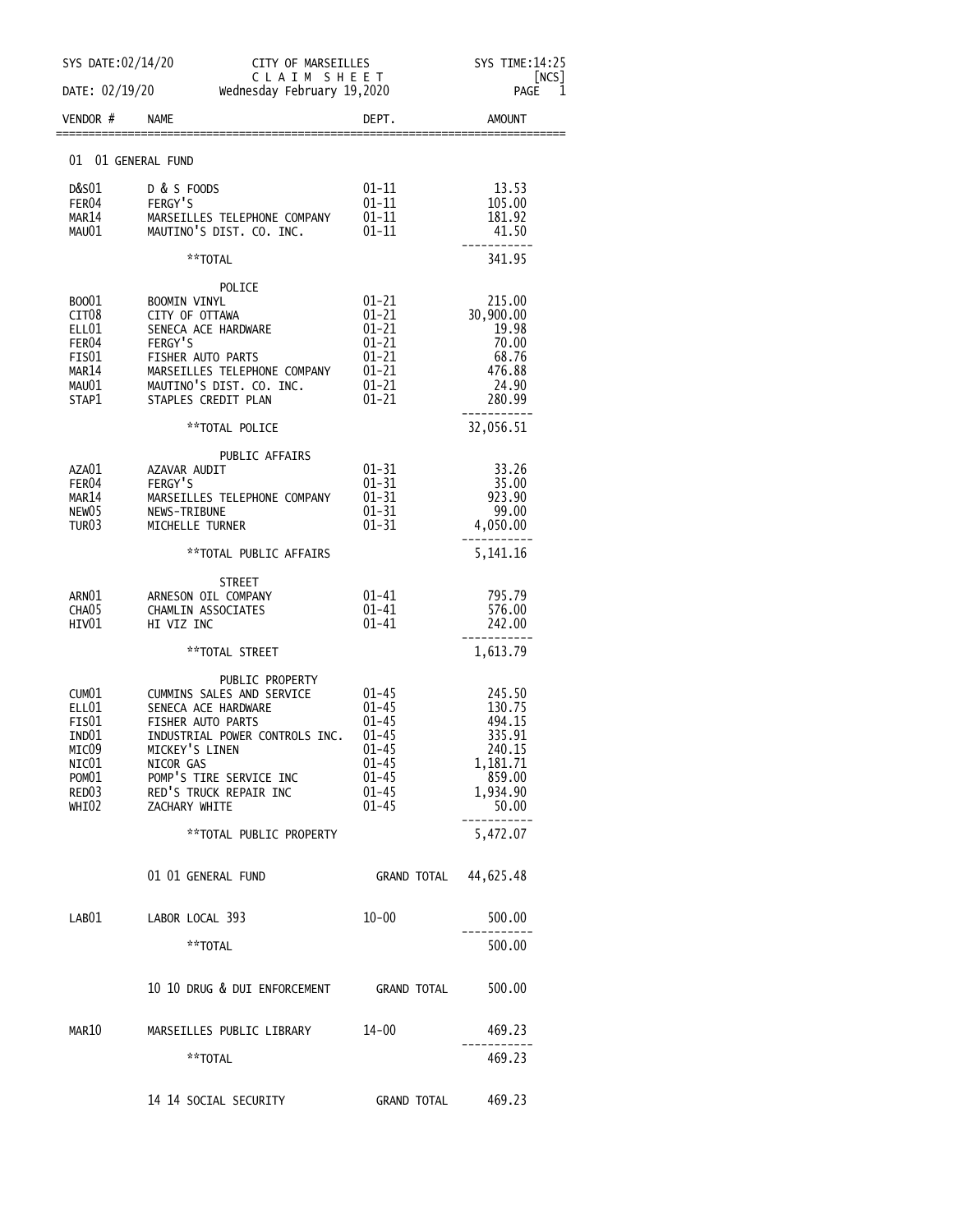| SYS DATE:02/14/20                                                                                     |                          | CITY OF MARSEILLES<br>C L A I M S H E E T<br>DATE: 02/19/20 wednesday February 19,2020                                                                                                                      |                                                                                                                                | SYS TIME:14:25<br> NCS                                                                   |
|-------------------------------------------------------------------------------------------------------|--------------------------|-------------------------------------------------------------------------------------------------------------------------------------------------------------------------------------------------------------|--------------------------------------------------------------------------------------------------------------------------------|------------------------------------------------------------------------------------------|
|                                                                                                       |                          |                                                                                                                                                                                                             |                                                                                                                                | 2<br><b>PAGE</b>                                                                         |
| VENDOR # NAME                                                                                         |                          |                                                                                                                                                                                                             | DEPT.                                                                                                                          | AMOUNT                                                                                   |
| 15 15 MOTOR FUEL TAX FUND                                                                             |                          |                                                                                                                                                                                                             |                                                                                                                                |                                                                                          |
| CAR03<br>TZS01                                                                                        | CARGILL INC              | THOMAS J. ZACHARY & SONS, INC. 15-00                                                                                                                                                                        | 15-00                                                                                                                          | 8,294.74<br>5,157.41                                                                     |
|                                                                                                       |                          | **TOTAL                                                                                                                                                                                                     |                                                                                                                                | 13,452.15                                                                                |
|                                                                                                       |                          | 15 15 MOTOR FUEL TAX FUND                                                                                                                                                                                   | <b>GRAND TOTAL</b>                                                                                                             | 13,452.15                                                                                |
| NIC01                                                                                                 | NICOR GAS                |                                                                                                                                                                                                             | $17 - 00$                                                                                                                      | 89.50                                                                                    |
|                                                                                                       |                          | **TOTAL                                                                                                                                                                                                     |                                                                                                                                | 89.50                                                                                    |
|                                                                                                       |                          | 17 17 RECREATION FUND                                                                                                                                                                                       | GRAND TOTAL                                                                                                                    | 89.50                                                                                    |
| GRA08                                                                                                 |                          | GRAND RAPIDS ENT INC                                                                                                                                                                                        | $50 - 00$                                                                                                                      | 6,815.00                                                                                 |
|                                                                                                       |                          | **TOTAL                                                                                                                                                                                                     |                                                                                                                                | 6,815.00                                                                                 |
|                                                                                                       |                          | 50 50 STORMWATER MANAGEMENT FUND GRAND TOTAL 6,815.00                                                                                                                                                       |                                                                                                                                |                                                                                          |
| ARN01<br>CUM01<br>D&S01                                                                               | D & S FOODS              | ARNESON OIL COMPANY<br>CUMMINS SALES AND SERVICE                                                                                                                                                            | $51 - 00$<br>$51 - 00$<br>$51 - 00$                                                                                            | 543.20<br>4,447.92<br>3.98                                                               |
| ELL01<br>GLE01<br>MAR14<br>NICO1                                                                      |                          | SENECA ACE HARDWARE<br><b>GLEASON &amp; COMPANY</b><br>MARSEILLES TELEPHONE COMPANY                                                                                                                         | $51 - 00$<br>$51 - 00$<br>51–00<br>$51 - 00$                                                                                   | 233.80<br>23.72<br>46.92<br>254.04                                                       |
| POM01<br>POS <sub>02</sub><br>SHAW3                                                                   | POSTMASTER<br>SHAW MEDIA | NICOR GAS<br>POMP'S TIRE SERVICE INC                                                                                                                                                                        | 51-00<br>$51 - 00$<br>$51 - 00$                                                                                                | 667.16<br>400.00<br>277.81                                                               |
| TES01                                                                                                 | T.E.S.T.                 | **TOTAL                                                                                                                                                                                                     | $51 - 00$                                                                                                                      | 154.50<br>7,053.05                                                                       |
| TES01                                                                                                 | <b>T.E.S.T.</b>          |                                                                                                                                                                                                             | $51 - 10$                                                                                                                      | 36.00                                                                                    |
|                                                                                                       |                          | **TOTAL                                                                                                                                                                                                     |                                                                                                                                | 36.00                                                                                    |
|                                                                                                       |                          | 51 51 WATER FUND                                                                                                                                                                                            | GRAND TOTAL                                                                                                                    | 7,089.05                                                                                 |
| D&S01<br>ELL01<br>FIS01<br>GLE01<br>HAW05<br>HKS01<br>MAR <sub>14</sub><br>MOT02<br>NIC $01$<br>POM01 | D & S FOODS<br>NICOR GAS | SENECA ACE HARDWARE<br>FISHER AUTO PARTS<br><b>GLEASON &amp; COMPANY</b><br>HAWKINS, INC.<br>HICKSGAS MARSEILLES, INC.<br>MARSEILLES TELEPHONE COMPANY<br>MOTION INDUSTRIES, INC<br>POMP'S TIRE SERVICE INC | $52 - 00$<br>$52 - 00$<br>$52 - 00$<br>$52 - 00$<br>$52 - 00$<br>$52 - 00$<br>$52 - 00$<br>$52 - 00$<br>$52 - 00$<br>$52 - 00$ | 6.82<br>16.99<br>76.33<br>3.98<br>1,007.50<br>41.10<br>54.92<br>42.63<br>424.11<br>35.00 |
| POS <sub>02</sub>                                                                                     | <b>POSTMASTER</b>        | **TOTAL                                                                                                                                                                                                     | $52 - 00$                                                                                                                      | 400.00                                                                                   |
|                                                                                                       |                          |                                                                                                                                                                                                             |                                                                                                                                | 2,109.38                                                                                 |
|                                                                                                       |                          | 52 52 SEWER FUND                                                                                                                                                                                            | <b>GRAND TOTAL</b>                                                                                                             | 2,109.38                                                                                 |
| ELL01<br>FER03                                                                                        |                          | SENECA ACE HARDWARE<br>FERGUSON WATERWORKS #2516                                                                                                                                                            | $53 - 00$<br>$53 - 00$                                                                                                         | 29.97<br>1,624.93                                                                        |
|                                                                                                       |                          | **TOTAL                                                                                                                                                                                                     |                                                                                                                                | 1,654.90                                                                                 |